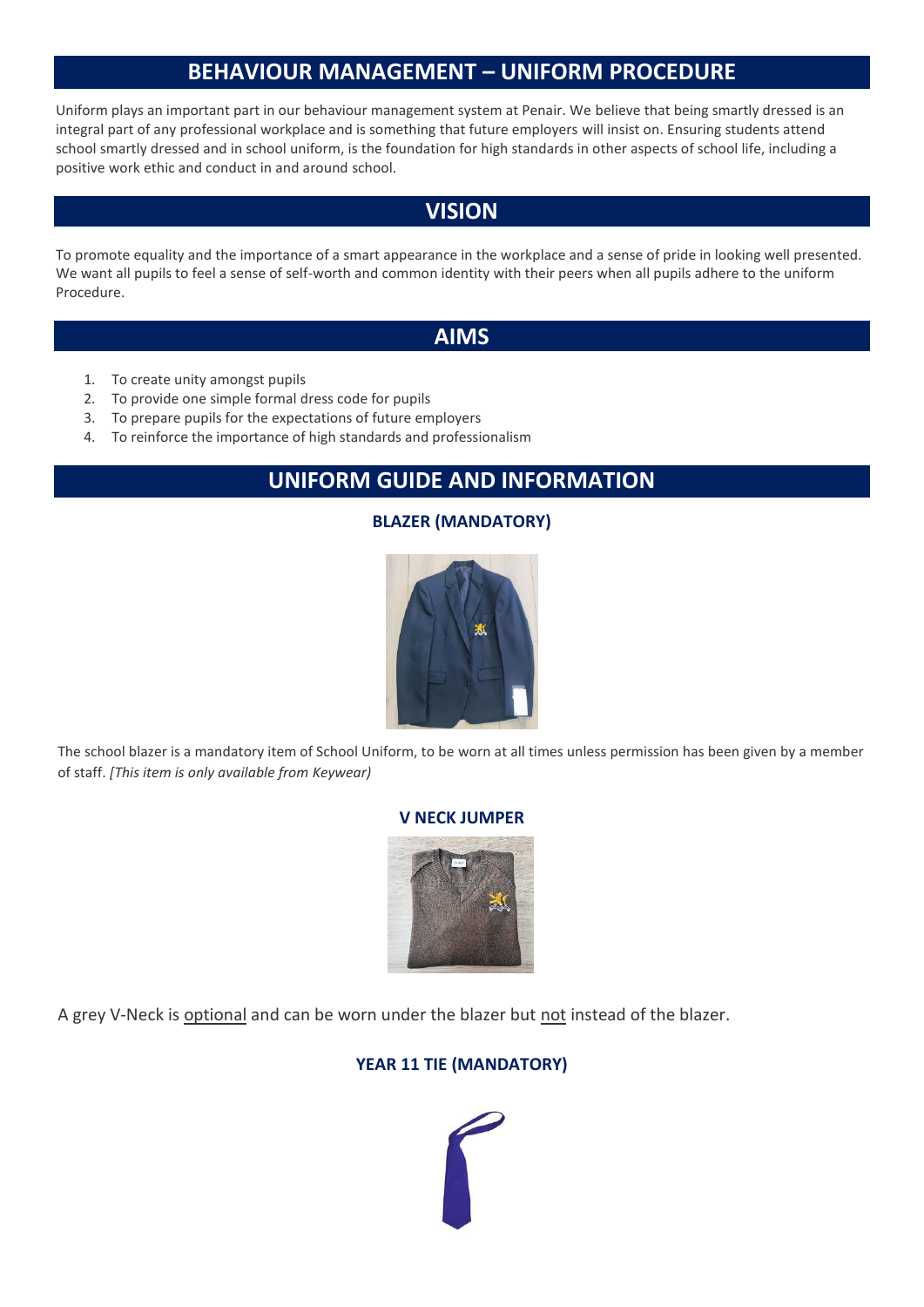We have three different coloured ties. One to indicate KS3, one to indicate KS4, and one to indicate a prefect. These are clip on ties and will need a formal blue shirt/blouse that must have a top button that can be fastened.

#### **SHIRT & TIE (MANDATORY)**



This is a standard item of uniform, available from Keywear. The Shirt must have a top button that can be fastened to secure the tie. The school shirt must be always tucked in. A fitted version is also available.



#### **TROUSERS or PLEATED SKIRT**



Students must wear the blue trousers to match the blazer. The tailored trousers are made of standard material that sit at the waist and shoe line. Skirts must be pleated and sit no higher than a credit cards width above the knee. These trousers and skirts are available from Keywear.



School shoes should be plain black and made from leather or leather like material that is polishable in a formal style. It is important that shoes are complementary of a blazer and formal trousers. This style of shoe is available from many clothing shops or supermarkets.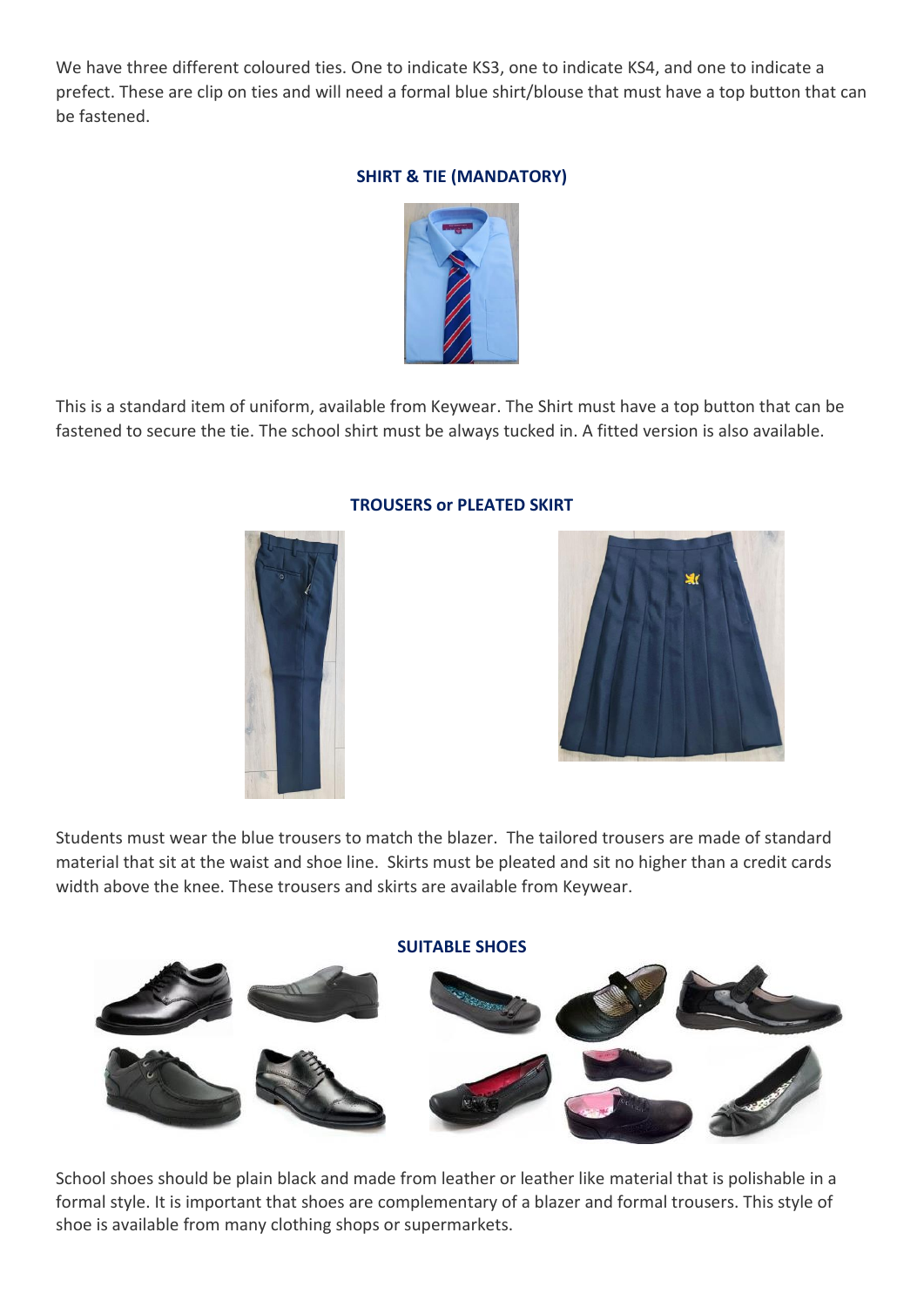- **From Monday 9th May we WILL NOT accept any white/coloured trainers. If a pupil does not have a shoe made of black leather or leather like material, we will require a letter from the Parent/Guardian to explain the circumstances**
- **From September We WILL NOT accept any type of coloured laces, high heels, canvas, coloured trim, suede material, trainers with logos or boots. Please be sure they are suitable before purchasing and check with us first if you are unsure.**



#### **SPORTS KIT**

Pupils are expected to bring the required minimum sports kit to all lessons. This consists of a sports top, shorts/skort and socks. Appropriate training shoes are required in order to support pupils whilst performing many different sporting actions. Skate shoes are NOT permitted as these can be dangerous in wet conditions. Studded footwear is also required by all boys and only girls who opt for rugby/football clubs.

Please visit AGAMESPORTS.CO.UK for a full catalogue of kit options. There are many options available for pupils to keep warm and dry.

## Socks/ Jackets

- o All students must wear socks
- o Socks/tights must be plain black/navy with no logos
- o socks must be above ankle height and ensure no skin is showing below the hem of the trousers
- o Hoods on jackets must be down at all times
- o Jackets must be removed when entering a building

- **Permitted** o One pair of ear studs, no more that 5mm in width. Silver or gold only.
- o Watches are permitted but we advise against Smart watches.

#### **Not permitted**

- o All other jewellery including rings, necklaces, bracelets
- o No other piercings of any kind

- o We do not encourage students to wear make-up. If make-up is worn, it must be subtle and discreet
- o Hair must be of natural colour and a formal style

#### **Not permitted**

- o Contouring and Eye liner
- o Nail varnish of any kind or nail extensions

## Jewellery Make up, nails, hair Essential equipment

Daily, students should have the following equipment-

- o Pencil case, pen, pencil, ruler, rubber, pencil sharpener
- o A bag large enough
- to carry an A4 folder o Scientific calculator
- o Drinks bottle